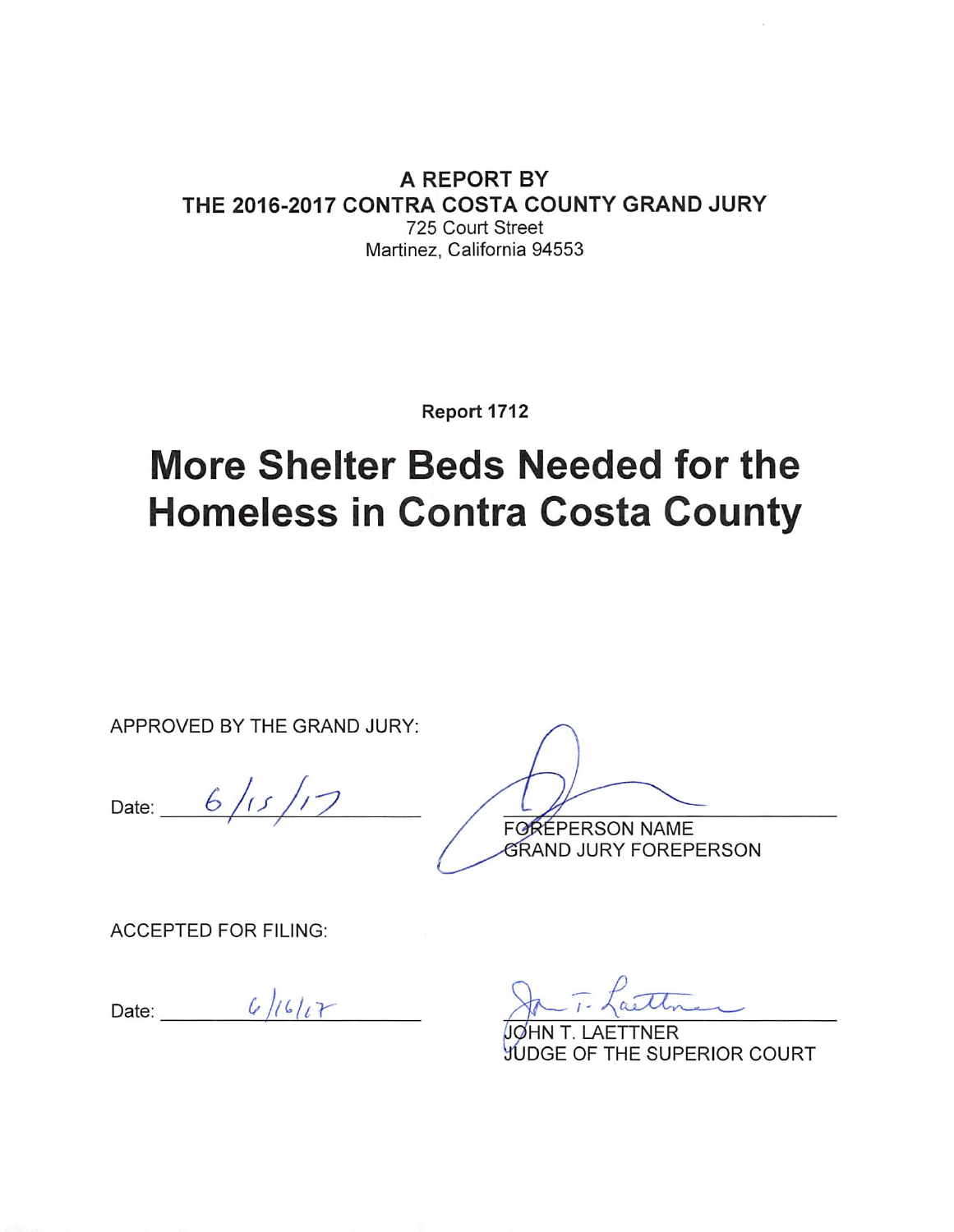Contact: Jim Mellander Foreperson 925-608-2621

Contra Costa County Grand Jury Report 17XX

## **More Shelter Beds Needed for the Homeless in Contra Costa County**

## **TO: Contra Costa County Board of Supervisors**

## **SUMMARY**

Homelessness is a social issue impacting all cities in Contra Costa County (County), as well as the unincorporated portions of the County. Based on the County's 2017 Point-in-Time census of homeless people, there were 1,607 homeless persons. Of those who identified as being homeless, 696 were staying in shelters and 911 were sleeping in unsheltered places. This census highlights the shortage of emergency beds and shelter space and the shortage of low income affordable housing in the County.

To better coordinate the County's efforts to address homelessness, the County's Health Services Department has reorganized with a new division named "Health, Housing, and Homeless Services." Included in that reorganization is the creation of the Coordinated Entry program, which reaches out to homeless people, helps connect them with services, establishes a case management system, and helps them stay connected on the path toward permanent housing. To assure the success of Coordinated Entry, the County needs to provide additional emergency shelters with beds, CARE centers, and partner with developers or non-profits to create affordable housing for low income people.

More specifically, the County needs to allocate funds to establish an emergency shelter and CARE Center in East County, similar to the existing facilities in Central County. Second, the existing shelter capacity in Central and West County should be expanded so that the homeless who are helped by Coordinated Entry program have a safe place to sleep. Third, the County needs to develop a business plan to maximize the best use of its resources, including money and real estate holdings, owned or leased, so the number of affordable housing units for low income County residents is increased.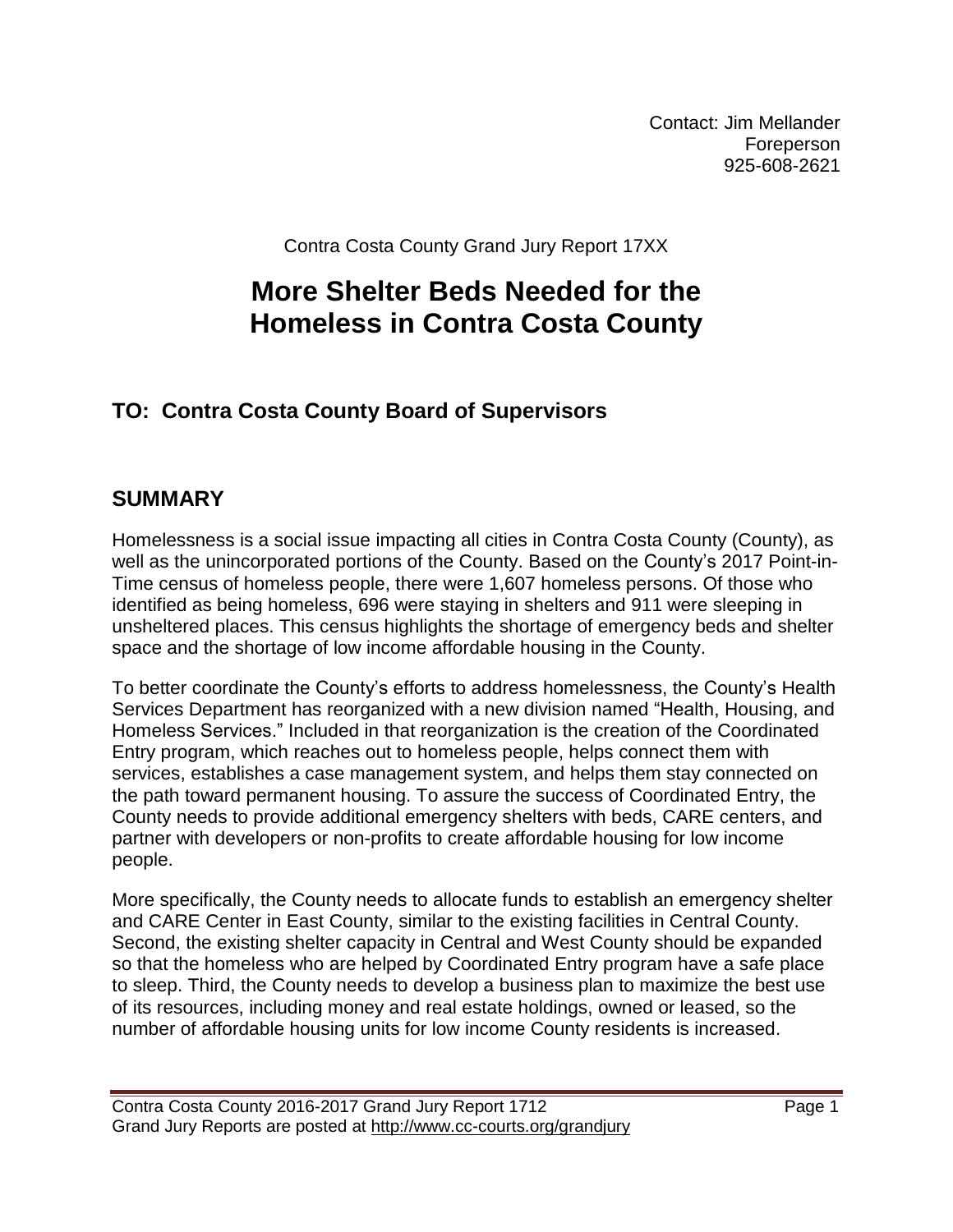## **METHODOLOGY**

As part of its investigation, the Grand Jury:

- Interviewed people whose jobs intersect with the homeless, including city and county police, outreach volunteers, a homeless veteran, concerned citizens, County employees, and non-profit organizations
- Visited a non-profit shelter, county-run shelters, an annual homeless fair, Continuum of Care meetings, and the County Medical Center
- Learned about the PIT tracking system used to tabulate homeless people
- Reviewed homeless reports issued by Marin, Solano, and San Francisco County Grand Juries
- Reviewed Point-in-Time census data, the "Cost of Homelessness Report," HUD program details, and online articles featuring innovative methods used by other agencies to relieve homelessness

## **BACKGROUND**

#### **Homeless Census**

"Unsheltered homeless persons" are those who live in encampments, cars, under freeway overpasses or other locations not designed for human habitation. Causes of homelessness include job loss, low-paying, part-time employment, mental illness, chronic substance abuse, and domestic violence.

There is a prescribed national method for counting homeless people. The Federal Housing and Urban Development department (HUD) calls it the Point-in-Time (PIT) census. This is a "snapshot in time" conducted on a specified day(s) in January according to federal rules. The accuracy of the PIT count of homeless persons depends on the thoroughness of the outreach teams that collect data.

Most of the people interviewed who have direct contact with the homeless, believe the PIT figures are low. Their estimates varied from 20% to 50% below the actual number of homeless people. The three most common reasons given for the underestimation in the PIT count are:

- 1. The limited timeframe for counting people reduces the ability to find encampments and isolated people.
- 2. The January date misses those who "couch surf" or stay with friends because it's cold.
- 3. Individuals who do not want to be counted know how to avoid contact on the count days.

Nevertheless, the PIT census is relied upon as the official number of homeless people.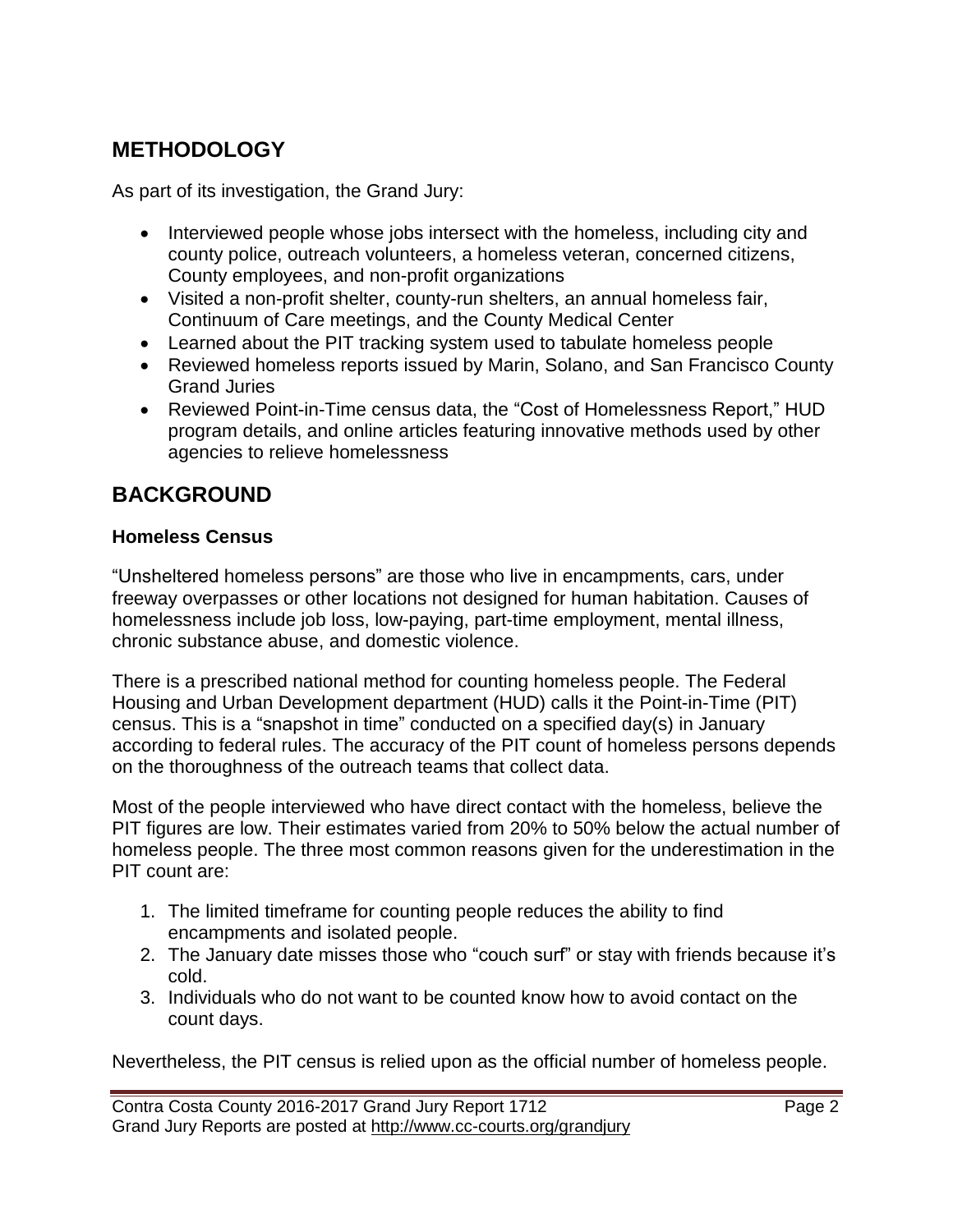More specifically, the PIT count shows that between 2015 and 2016 the West and Central County count went down by 45% and the East County count increased by 33%. It also indicates a 90% increase in homeless seniors. Seniors, who often live on a fixed income, are particularly vulnerable to rising rents. Due to the number of homeless seniors, emergency shelters need to be able to accommodate the needs of frail seniors, including those with dementia or disabilities.

As shown in the chart below, 418 emergency shelter beds exist. At the same time, there are over 900 people without a place to sleep. The County's "unsheltered homeless" rate is 57% while the national average is 32%, as reported by HUD.

| Year    | <b>PIT Homeless</b><br>Count | <b>Sheltered</b><br><b>Homeless</b> | <b>Unsheltered</b><br><b>Homeless</b> | <b>Unsheltered</b><br><b>Homeless Rate</b> | <b>Reported Bed</b><br>Count |
|---------|------------------------------|-------------------------------------|---------------------------------------|--------------------------------------------|------------------------------|
| 2011    | 2415                         | 925                                 | 1490                                  | 62%                                        | 498                          |
| 2012    | 2386                         | 896                                 | 1490                                  | 62%                                        | 484                          |
| 2013    | 2000                         | 671                                 | 1317                                  | 66%                                        | 394                          |
| 2015    | 2030                         | 704                                 | 1326                                  | 65%                                        | 527                          |
| 2016    | 1730                         | 620                                 | 1110                                  | 64%                                        | 418                          |
| $2017*$ | 1607                         | 696                                 | 911                                   | 57%                                        |                              |

#### **PIT Count Results**

\*The 2017 data is preliminary and shows a 7% decrease in the total number of homeless in the County. The actual 2017 census numbers may vary from those shown above when the full report is issued.

#### **The County's Situation**

Contra Costa County's Mission Statement is:

"Contra Costa County is dedicated to providing public services which improve the **quality of life** of our residents and the economic viability of our businesses."

A homeless State of Emergency was declared by the County Board of Supervisors (BOS) in 1999 and has been routinely reaffirmed every 30-60 days by BOS vote since that time. This action would qualify the County for additional money if California were to declare a statewide emergency.

#### **The Cost of Homelessness**

In fiscal year 2013-14, there were more than 6,600 individuals who were homeless and accessed homeless services and assistance. Almost half of these homeless, 3,170 people, utilized hospital, outpatient clinic or behavioral health services, at a cost of over \$45 million. Sixty-four percent of the costs were for primary care, thirty-one percent for mental health services, and five percent for substance abuse services. The analysis also revealed that only 12% or 398 homeless people were responsible for 75% of the \$45 million. Those 398 people incurred costs, which were born by the County, of over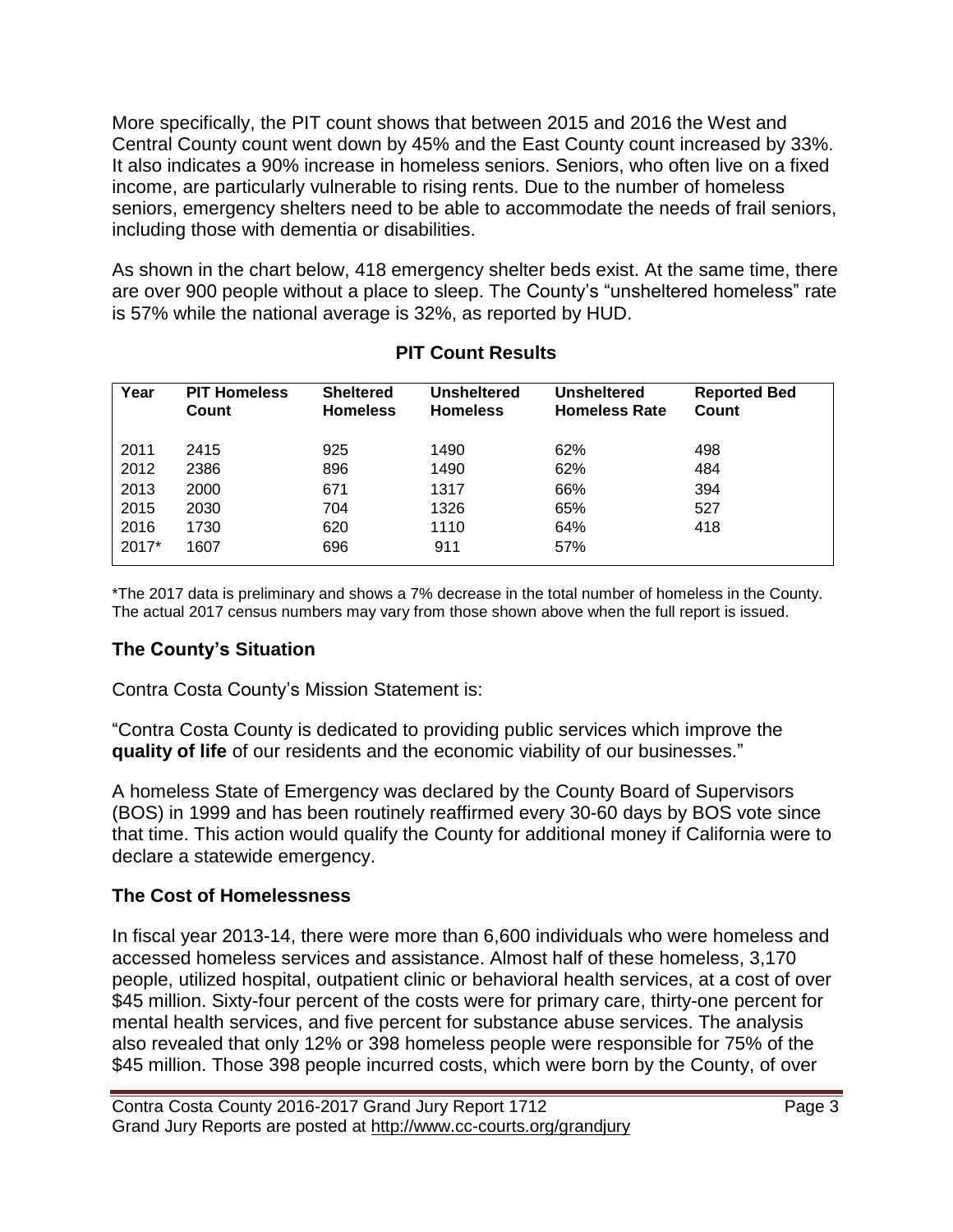\$32 million, an average of \$80,522 per person. The remaining 2,772 people, averaged \$4,823.00 each.

Other immeasurable costs associated with homelessness include police time, jailrelated costs, social services, and donations provided by churches/charities. There is also the pollution of east County waterways by encampments, the cost of removing encampments, and the refuse from the homeless sleeping on sidewalks and in the door ways of local businesses. The total of these immeasurable costs may likely exceed the cost of housing the homeless in shelters.

#### **Reliance on Federal Assistance**

The bulk of the County's funds for helping the homeless come primarily from the Housing and Urban Development (HUD), a federal agency. Federal regulations determine how the application and award process is conducted. The awarded money must be spent on certain programs and requires regular reporting and billing for reimbursement of expenditures. The money spent on staff salaries to comply with the maintenance of these administrative tasks cannot be spent on direct services to homeless people and is only a fraction of the total administrative cost.

HUD has several programs that provide funds to the County. The program most relevant to the homeless issue is Continuum of Care (CoC). The CoC is a group of county and city employees and non-governmental organizations that meet and strategize to find and provide help, affordable housing, rental assistance, and services for the homeless. The Emergency Solutions Grant (ESG) program helps reduce homelessness by providing limited funds for rental assistance and emergency shelters. The Community Development Block Grant (CDBG) program is also a program devoted to helping poor people who may be on the brink of homelessness.

#### **What's Been Done?**

In May 2004, the County's Health Services department published a document titled "Ending Homelessness in Ten Years: A County-Wide Plan for The Communities of Contra Costa County." It was implemented by the Homelessness Inter-Jurisdictional Inter-Departmental Work Group (HIJIDWG). However, at the end of ten years, there was no end to homelessness.

In October 2014, the Contra Costa Interagency Council on Homelessness (CCICH), evolved from HIJIDWG. It published an update to the previous ten-year plan titled "Forging Ahead Towards Preventing and Ending Homelessness." This plan focused on providing housing using rental assistance vouchers. It described progress made during the previous ten years and the program relied on federal funding, with its ever-evolving requirements. The program also implemented Annual Action Plans, which are required by HUD to qualify for grants.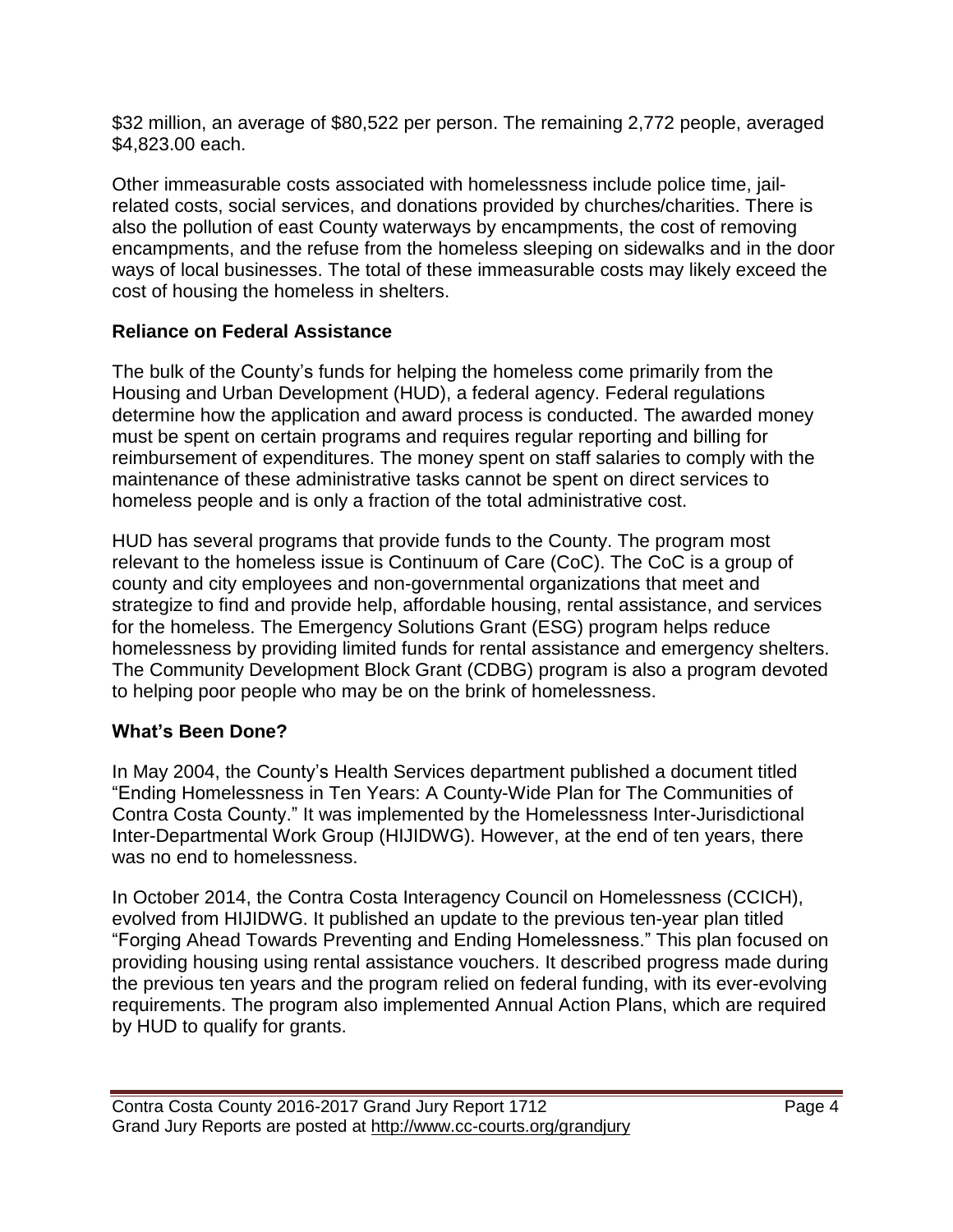In January 2016, the California Department of Housing and Community Development produced a statewide housing assessment titled: "California's Housing Future: Challenges and Opportunities." This report says that 180,000 new homes or living units should have been built in California over the last ten years to keep pace with demand. However, during that time, only 80,000 were built.

In August 2016, the County created the "Health, Housing, and Homeless Services" division of the Health Services Department, which acknowledges the importance and interconnectivity of health, housing and homeless services. Under the department's hierarchy, the Homelessness Division Director reports directly to the County's Health Services Director.

The County's Housing Authority is currently using rental assistance vouchers to help poor people obtain housing, rather than creating new or increasing the number of public or private housing units. The annual "Single Audit" of federal funds granted to Contra Costa County includes a summary of federal expenditures by the Contra Costa County Housing Authority. For fiscal year ending June 30, 2016, federal funds received were \$98 million. Of that, 7% was allocated for public housing rehabilitation and development and 93% for rental assistance vouchers.

Shelter Inc. is a local non-profit company that has used master leases to encourage private landlords to open over 200 housing units to marginal tenants. In the master lease agreement, Shelter Inc. is the lessor of record. It then sublets the unit to the tenant who it is assisting. Master leases leave Shelter Inc. with the risk of damage or non-payment of rents. Master leases also make it possible to subsidize rents so that the sublet rental rate can be different from the master lease rental rate.

## **DISCUSSION**

#### **Action Plan – Coordinated Entry**

In compliance with Federal regulations, the County used a 2015 HUD grant valued at \$550,344.00 plus its 2016 HUD Continuation of Care grant of \$1,392,631.00, for a total of \$1,942,975.00 to re-engineer the delivery of homeless services under the name of Coordinated Entry. The focus of Coordinated Entry is to make it easier for a homeless person to access and stay connected with services while being assisted in finding permanent housing. Through Coordinated Entry, the homeless are interviewed and ranked for services based on need, age, mobility, medical condition, and other factors, rather than being helped via the previous convention of first come, first served.

Coordinated Entry is being implemented under the principal of "Housing First." It has been determined that people with a home or shelter bed are better able to take care of themselves, more likely to stay healthy, require less medical care, have the ability to receive mail and are better able to apply for employment. Affordable housing is critical to reducing the number of homeless people. Until there is enough affordable housing for all of the low-income people who require it, it is important that the County increase the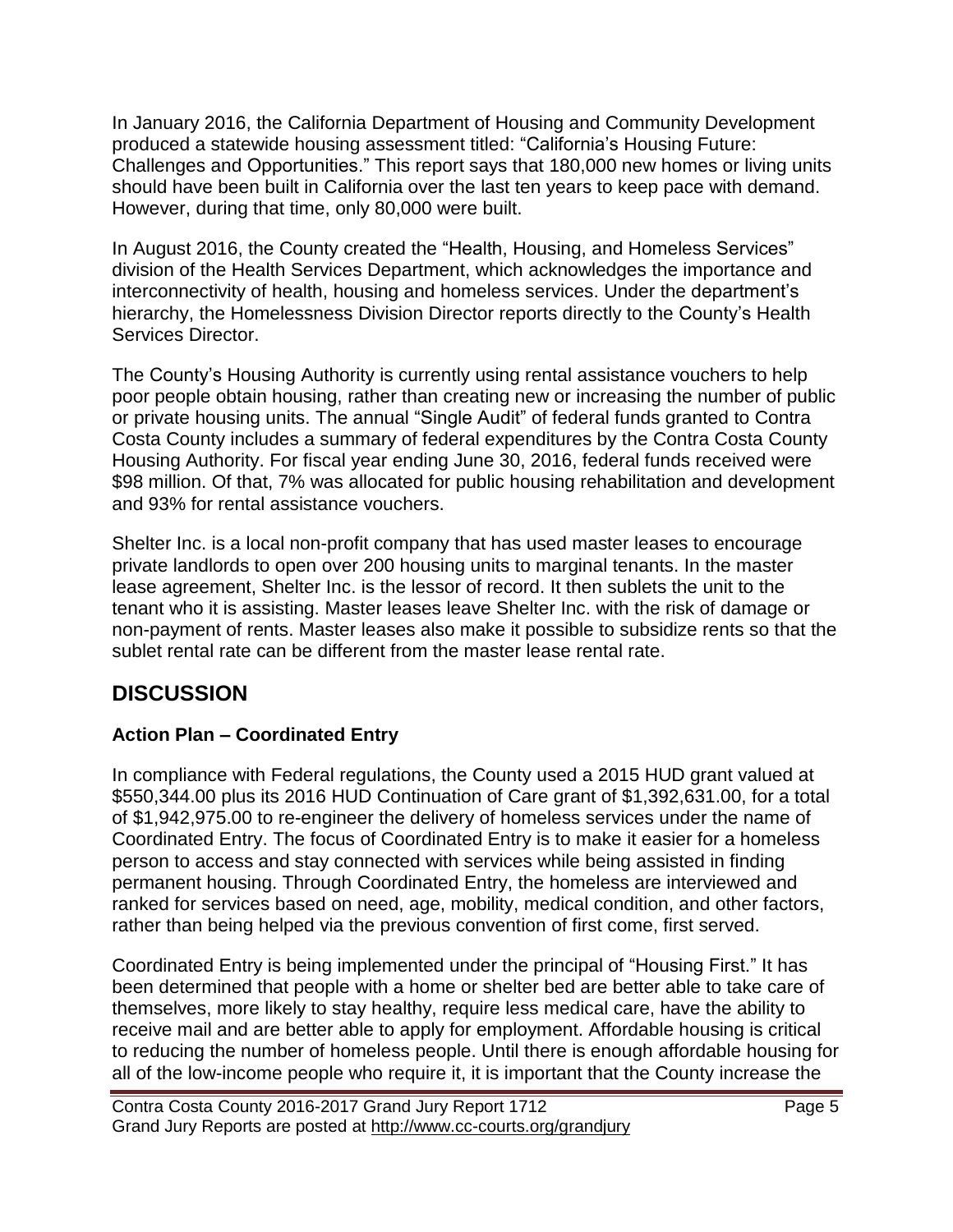number of beds available in its emergency shelters. Emergency shelters become the housing in "Housing First." People in shelters are in a better position to become selfsufficient, as opposed to those who are living on the streets.

Coordinated Entry has three main elements: CORE Outreach, CARE Centers, and 211.

CORE Outreach teams, working days and evenings, go into the field to reach homeless people, assess them, and refer them to shelters or services. Currently, there are two teams, and three additional teams are planned for later in 2017. All CORE teams are dispatched by the County and may be called upon by police officers to help the homeless. These teams help avoid the costs of some homeless being transported to hospital emergency rooms and, others being arrested and sent to jail. The cities of Pleasant Hill/Martinez and Concord/Walnut Creek are partnering to form and pay for their own CORE teams.

CARE Centers are multi-service centers for daytime use. They do not have emergency overnight beds. They evaluate people and coordinate with CORE teams for follow-up. They provide meals, showers, laundry, counseling, help with completing applications for benefits, help with finding housing, mail service and a variety of day services. They are open from 8:00 am to 5:00 pm. When they close, the homeless must fend for themselves on the streets.

211 is an existing service reached by dialing 211 or accessing it on a computer via 211.org. Phone calls are answered by the County Crisis Center.

#### **Number of Shelters**

Below is the current list of emergency shelters in the County that were reported to HUD. All of these shelters are open and operating at capacity.

#### **List of Emergency Shelters with Overnight Beds**

| <b>Shelter</b><br><b>Sponsor</b>         | <b>Shelter Name</b>                         | Population                               | <b>Beds</b> | <b>Comment</b>                                                                                                           |
|------------------------------------------|---------------------------------------------|------------------------------------------|-------------|--------------------------------------------------------------------------------------------------------------------------|
| CC Health<br>Services                    | Concord and<br><b>Brookside ES</b>          | Single men,<br>single women              | 166         | 15 beds reserved for veterans, plus 20<br>overflow beds. Two shelters, one located<br>in Concord, the other in Richmond. |
| CC Health<br><b>Services</b>             | <b>Philip Dorn</b><br><b>Respite Center</b> | Single men,<br>single women              | 26          | For people recently discharged from the<br>hospital, located in Concord next to the<br>Concord shelter.                  |
| CC Health<br>Services                    | Calli House                                 | Youth (18-24)<br>and Children<br>(14-17) | 18          | Located in Richmond next to the<br>Brookside shelter.                                                                    |
| Stand! for<br><b>Families</b><br>Free of | Emergency<br><b>Shelter</b>                 | Single women,<br>women<br>w/children     | 24          | Located near Concord.                                                                                                    |

*418 Year-Round beds plus 22 over-flow and 66 seasonal beds*

Contra Costa County 2016-2017 Grand Jury Report 1712 Page 6 Grand Jury Reports are posted at http://www.cc-courts.org/grandjury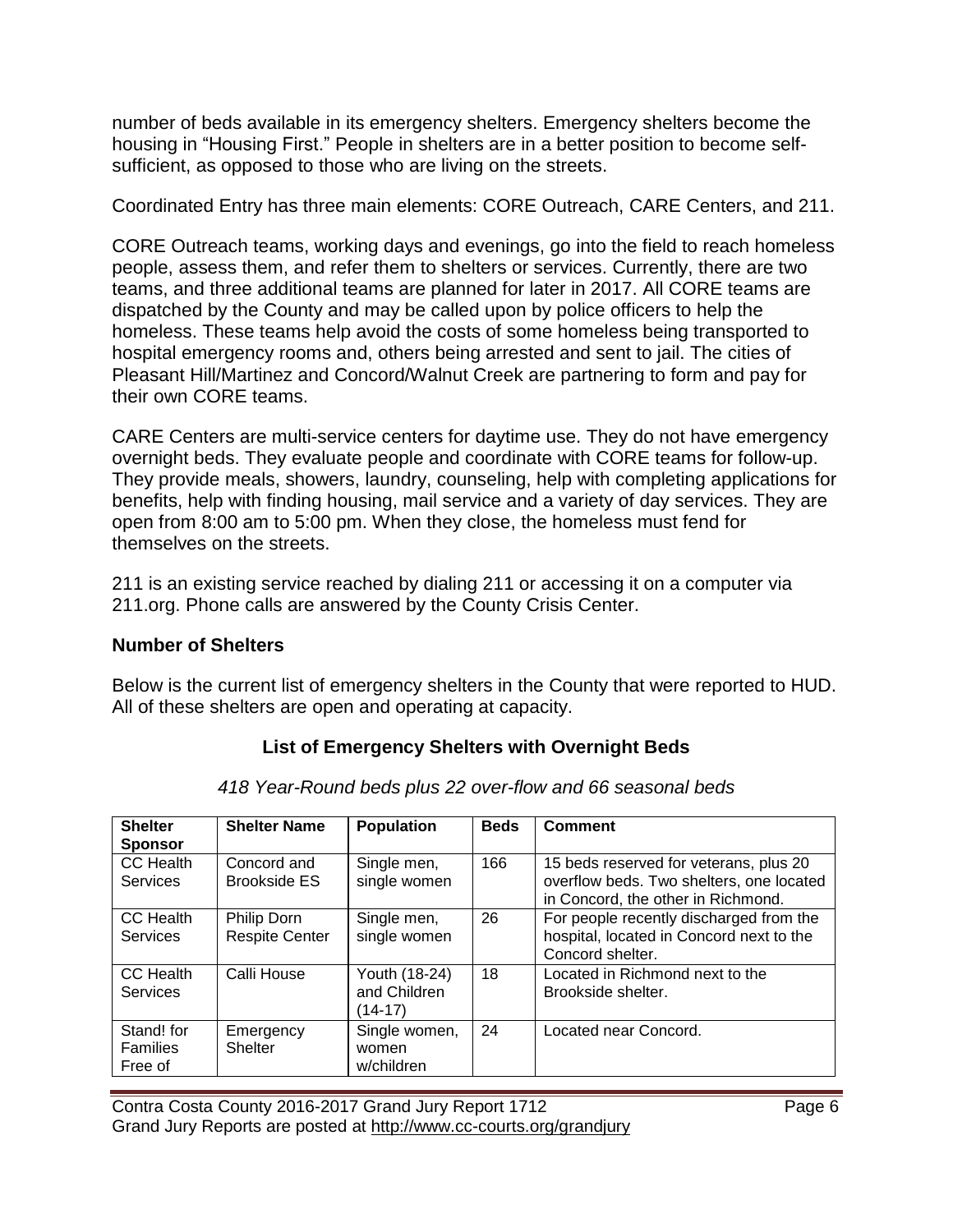| Violence                                               |                                         |                               |    |                                                                                                                                                                                                                                                                                                                                           |
|--------------------------------------------------------|-----------------------------------------|-------------------------------|----|-------------------------------------------------------------------------------------------------------------------------------------------------------------------------------------------------------------------------------------------------------------------------------------------------------------------------------------------|
|                                                        |                                         |                               |    |                                                                                                                                                                                                                                                                                                                                           |
| Anka<br>Behavioral<br>Health                           | East County<br>Shelter                  | Single men,<br>single women   | 20 | Plus 2 overflow beds, located in Antioch.                                                                                                                                                                                                                                                                                                 |
| Greater<br>Richmond<br>Interfaith<br>Program<br>(GRIP) | Emergency<br>Shelter                    | <b>Families</b><br>w/children | 75 | Located in Richmond.                                                                                                                                                                                                                                                                                                                      |
| Shelter Inc.                                           | <b>Mountain View</b><br>House           | <b>Families</b><br>w/children | 39 | Located in Martinez.                                                                                                                                                                                                                                                                                                                      |
| Bay Area<br>Rescue<br>Mission<br>(BARM)                | Men's ES                                | Single men                    | 50 | The BARM men's dormitory is larger<br>than reported. BARM also has a large<br>dormitory for single women and women<br>with children, which was not reported to<br>HUD. BARM is a faith based facility and<br>does not accept public money. The<br>coordination with the Continuum of Care<br>and PIT is informal. Located in<br>Richmond. |
| Interfaith<br>Council of<br>Contra<br>Costa            | <b>Winter Nights</b>                    | <b>Families</b><br>w/children | 30 | Operating 7 months from October to<br>May, located among churches in Central<br>and East County on a two-week rotating<br>basis.                                                                                                                                                                                                          |
| Trinity<br>Center                                      | <b>Trinity Winter</b><br><b>Shelter</b> | Single men,<br>single women   | 36 | Operating 4 months from December to<br>March, located in Walnut Creek.                                                                                                                                                                                                                                                                    |

West County has two County shelters, Central County has one, and East County has none although there is a current proposal to create one. Although the 2016 PIT census indicated a 33% increase in homeless people in East County, the County has not acted quickly to establish a shelter there.

#### **Alternative Housing Options**

As part of the County's dedication to providing services to improve the quality of life of its residents and the economic viability of its businesses, the County should explore opportunities to partner with developers, non-profits, and others interested in increasing the number of affordable housing units available to low-income residents.

There are various ways to address homelessness and the critical housing shortage through innovative solutions, such as re-purposed warehouses, commercial buildings, and motels. Streamlining zoning and permit processes to promote accessory living units, allowing master leases, tiny houses, mobile home clusters, and pre-fab refugee camp type huts are all feasible ideas to maximize the use of under-utilized real estate and increase the inventory of affordable housing for low income people.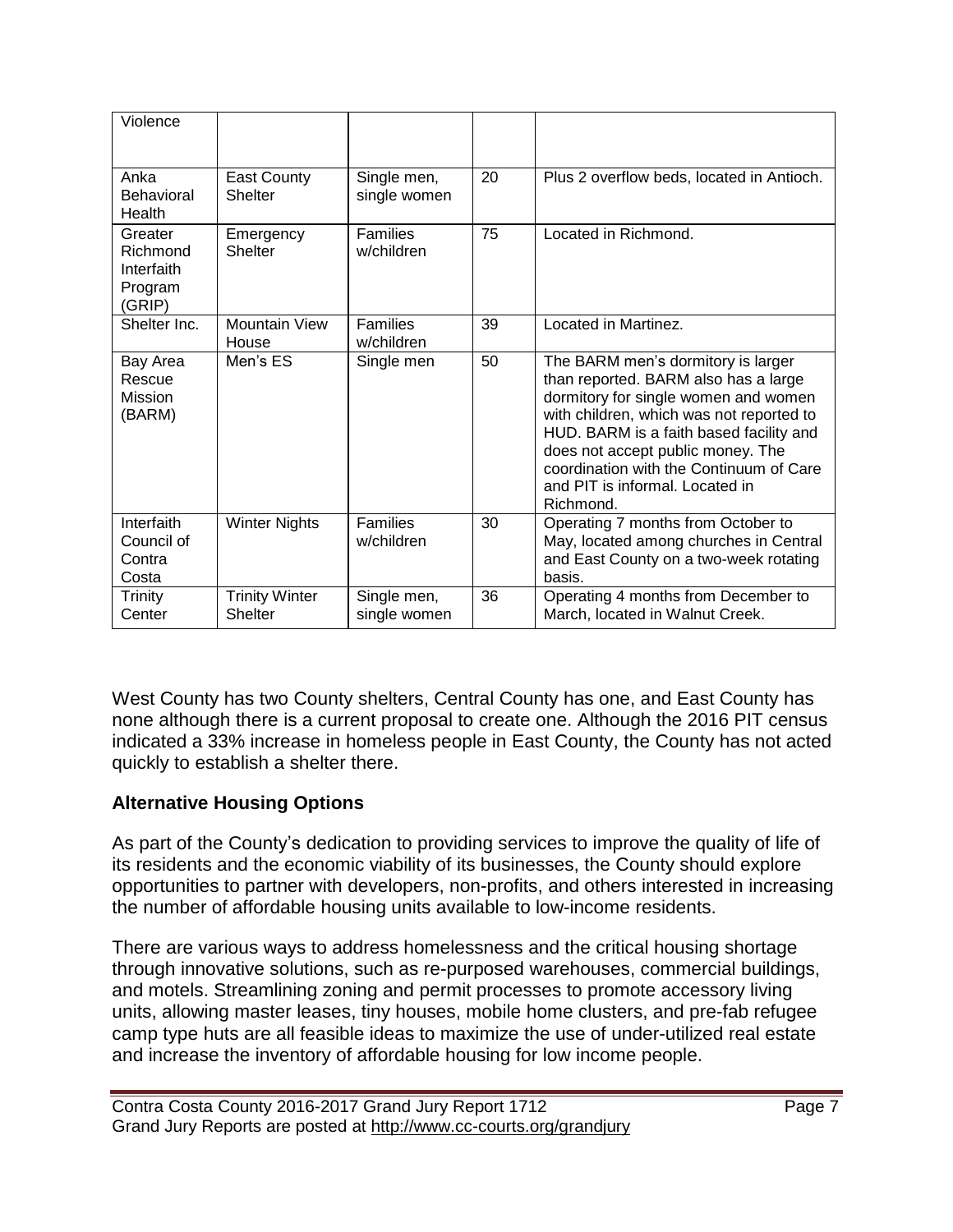#### **Agencies**

There are three separate County departments working on issues related to homelessness: Conservation and Development, Employment and Human Services, and Health Services. Additionally, the Contra Costa County Housing Authority works on these issues. These departments and the Housing Authority must collaborate and share available funds. While they have different priorities and target populations, and their services do not entirely overlap, they are doing their best to collaborate to resolve the homeless issue. However, to resolve the problem, more still needs to be done.

#### **Conclusion**

The homeless situation in Contra Costa County is large enough to justify the effort to find additional funds to provide more shelter beds for the homeless. By closely examining the current County budget, with an eye toward pooling together enough money to establish an East County shelter and CARE center, the County could realize a financial benefit of reduced Health Service costs for the homeless that would be sufficient to cover the cost of investment.

It appears that the County has been slow to react and has not taken sufficient steps to deal with the homeless problem. The County does enough to maintain the programs funded by HUD, but needs to do more to ensure that there are adequate services, shelters, and beds for all. Providing 418 beds for 1,607 homeless people is inadequate. With an increase in the number of complaints and visibility of the homeless, which can occupy a great deal of a police officers' time, some local police department chiefs are finding money in their budgets to create homeless outreach teams that help direct the homeless to the shelters and care centers.

## **FINDINGS**

- F1. There is a shortage of low-income housing in the County.
- F2. Because of very little affordable housing availability, the County's emergency shelters and CARE centers are vital resources to the homeless.
- F3. The County is dependent on HUD for grants, which provide the bulk of the money expended by the County to help the homeless.
- F4. Regulatory compliance associated with the receipt of HUD funds results in an administrative cost to the County which is not fully reimbursed by HUD.
- F5. The County structures its homeless programs to meet local needs and in accordance with HUD compliance mandates.
- F6. East County lacks an emergency shelter that is operated by the County.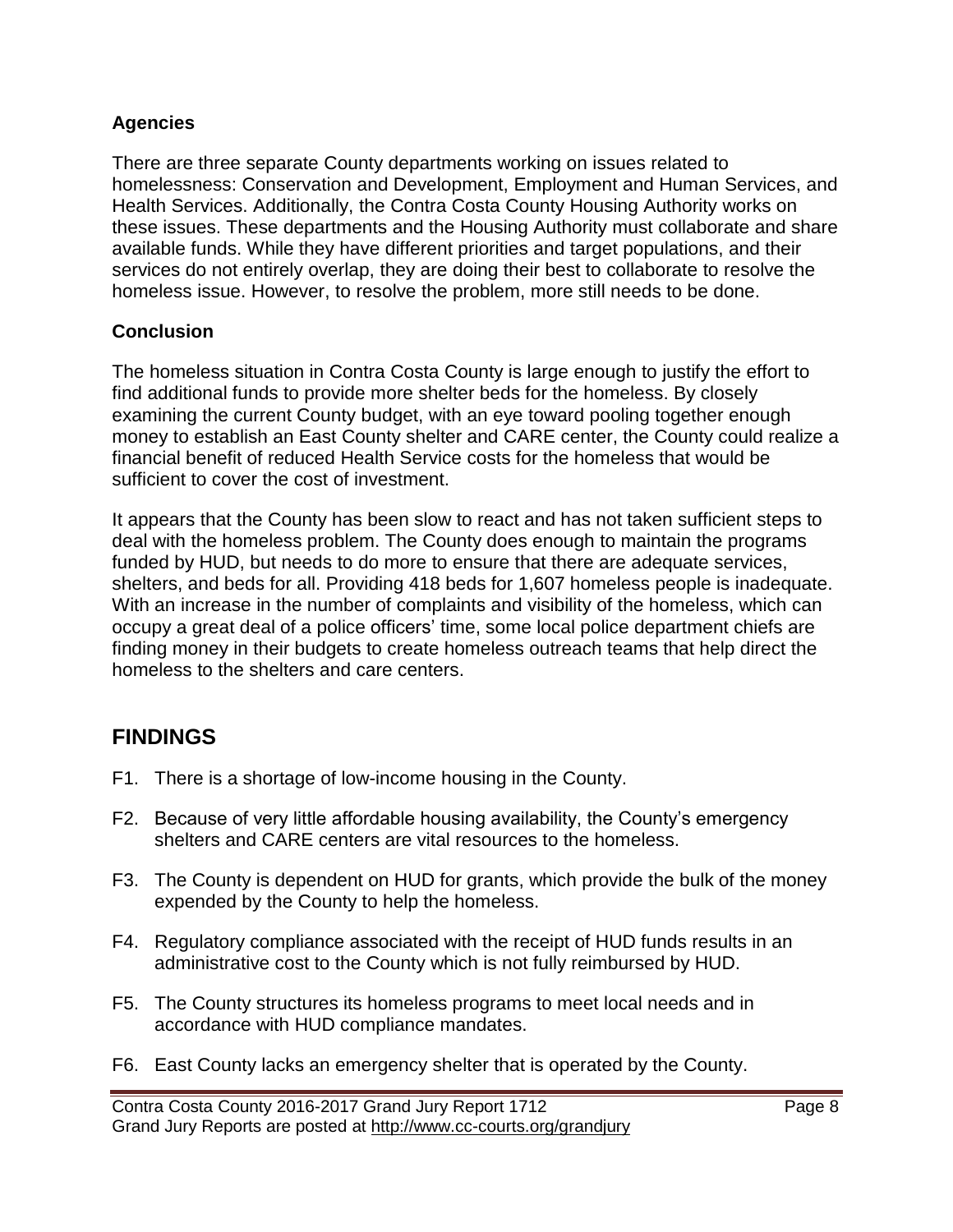- F7. East County has a CARE center that is run by a non-profit.
- F8. West County has an emergency shelter that is operated by the County.
- F9. West County lacks a CARE center that is operated by the County.
- F10. Central County has an emergency shelter that is operated by the County.
- F11. Central County has a CARE center that is operated by the County.
- F12. Caring for the homeless is expensive; reducing these costs through better shelter and primary medical care could provide savings.
- F13. Better shelter and primary medical care could reduce the costs associated with caring for the homeless.
- F14. Recently implemented Coordinated Entry helps improve the coordination of homeless services.
- F15. Through its new Health, Housing, and Homeless Services division, Health Services is the responsible County department for reducing homelessness.
- F16. The recently implemented Coordinated Entry helps homeless people obtain services they need.
- F17. The success of Coordinated Entry is partly dependent upon the creation of more County-operated emergency shelters and beds.
- F18. The County's CORE Outreach dispatch may be called by police departments to help the homeless obtain services instead of other costly alternatives such as taking them to emergency room or, in some cases, arresting them.
- F19. The County funds CORE teams and a central dispatch to facilitate coordination of services for the homeless.
- F20. The lack of enough overnight shelter beds may prevent the Coordinated Entry CARE Centers and CORE Outreach teams from being as effective as they otherwise could be.
- F21. Shelter Inc. has an existing master lease program that has been effective in creating more housing for those who are homeless or at risk of becoming homeless.
- F22. There are increasing numbers of homeless seniors in the County.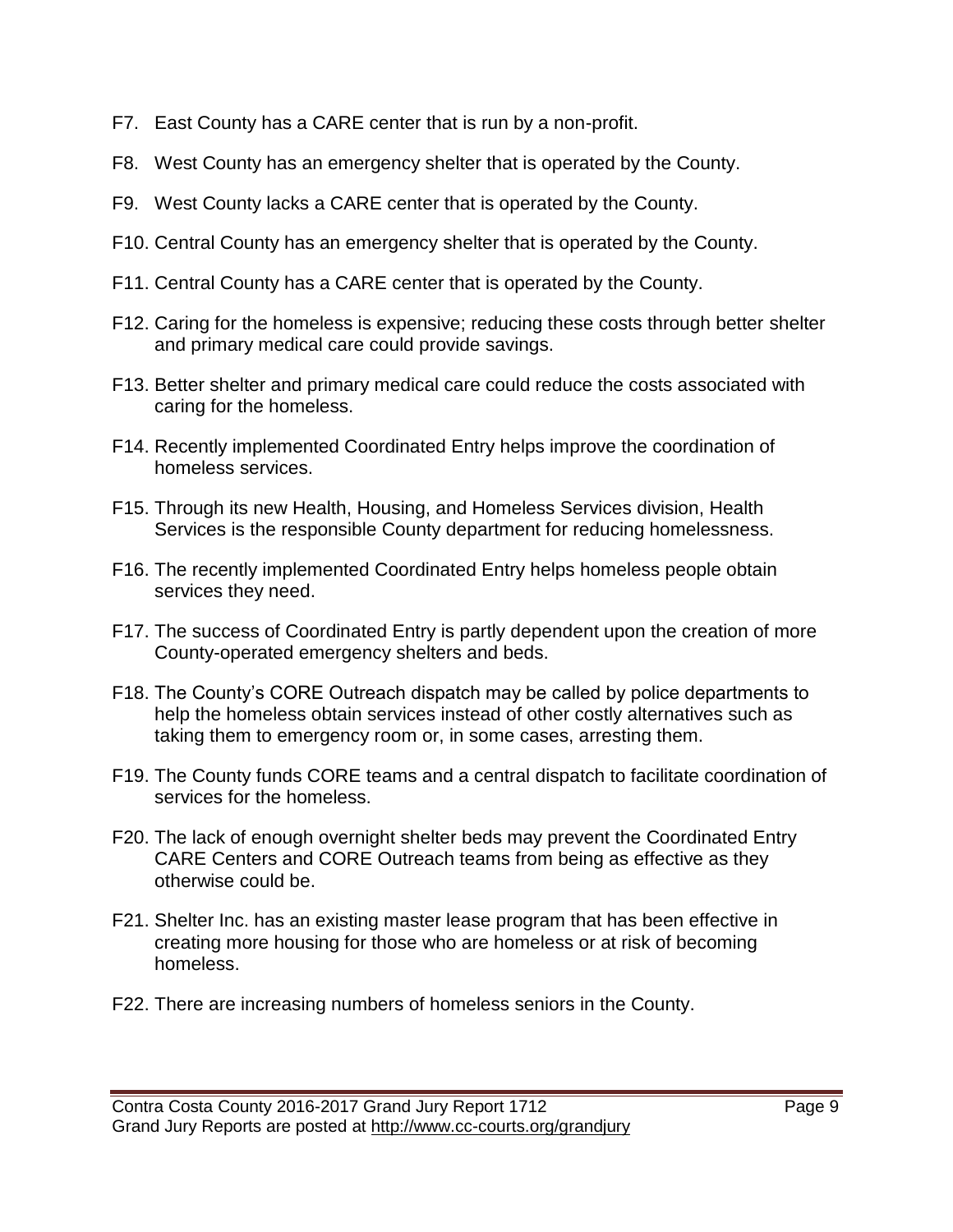- F23. Existing County-operated emergency shelters are not prepared to handle frail seniors, who may not be able to take care of themselves, for example seniors with dementia or those who are unable to take care of activities of daily living.
- F24. There are a wide variety of innovative experiments throughout the nation which may be feasible for implementation in the County.

## **RECOMMENDATIONS**

- R1. The County Board of Supervisors (BOS) should consider instructing the Health Services Department to create and present a proposal outlining the cost of opening and running a shelter with emergency beds in East County.
- R2. The BOS should consider finding a funding source to create and maintain a County-operated shelter in East County.
- R3. The BOS should consider finding a funding source to create and maintain a County-operated CARE center in East County.
- R4. The BOS should consider finding a sustainable funding source to increase the number of beds in existing County-operated shelters.
- R5. The BOS should consider finding a sustainable funding source to set up additional County-operated CARE centers.
- R6. The BOS should consider expanding master lease programs.
- R7. The BOS should consider looking for opportunities to create additional shelter beds by using unused warehouses, commercial buildings, or motels to make best use of existing unoccupied structures.
- R8. The BOS should consider asking the Health Services Department to create a plan for those frail homeless seniors who are demented or unable to take care of activities of daily living.